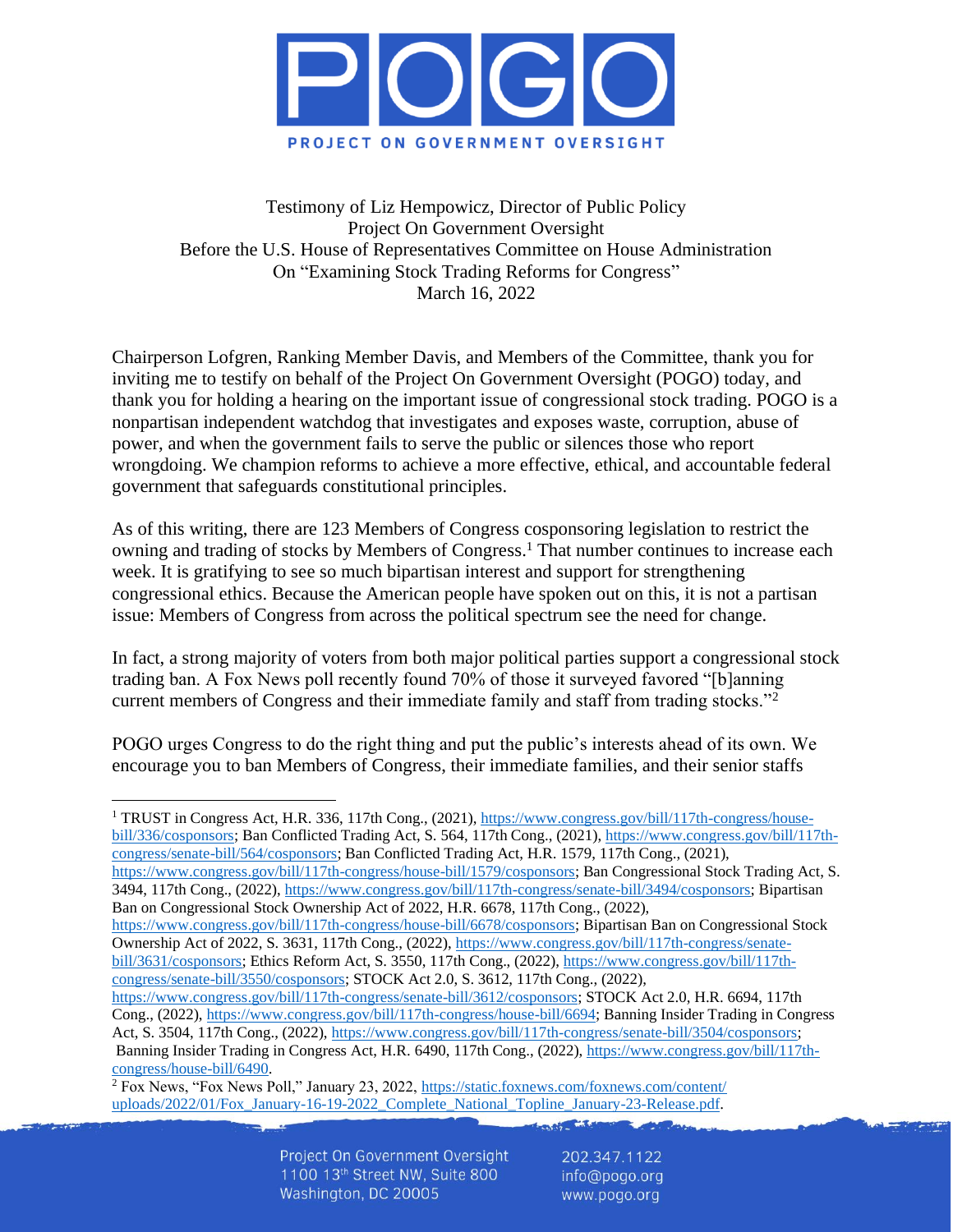from trading stocks. Specifically, POGO calls for passage of a congressional stock trading ban that merges the best elements of the TRUST in Congress Act (H.R. 336), the Ban Congressional Stock Trading Act (S. 3494), and the Bipartisan Ban on Congressional Stock Ownership Act of 2022 (H.R. 6678; S. 3631).<sup>3</sup> POGO has a recommendation for a much stricter ban that applies more broadly across government, but we emphasize that Congress should act now on the pending bills and take up our stricter recommendation immediately afterward. Congress must not waste the momentum that has gathered behind the current effort to ban congressional stock trading by making the perfect the enemy of the good.

Restricting trades and, ideally, ownership of certain financial interests by Members of Congress, their spouses, and their minor children would — for the first time — create a government ethics program in Congress that puts public duty over private convenience. That is the kind of ethics program America deserves.

## **A Problem Too Long Ignored**

In an opinion on government ethics issues, the Supreme Court cited the ancient maxim that "no man may serve two masters," which it found "especially pertinent if one of the masters happens to be economic self-interest."<sup>4</sup> The court was writing about the executive branch conflict of interest law in that decision, but the maxim holds equally true for Congress.

Unfortunately, some Members of Congress have, thus far, declined to stop serving their economic self-interest. The result has been disastrous for public faith in the institution of Congress.<sup>5</sup> We are here today in large part because Congress has drawn the wrong kind of attention to its Members with trades and conflicts of interest that have, quite understandably, alarmed the public. Even when elected officials have not engaged in criminal insider trading, the appearance of an overlap between their official and personal interests has been enough to undermine the public's trust in the first branch of government.

The public's perception didn't come out of nowhere. A deluge of eye-opening press coverage has demonstrated a congressional stock trading problem that rages from seemingly benign missed public disclosure deadlines to criminal insider trading.<sup>6</sup> In a recent article, *Insider* 

<sup>6</sup> United States Attorney's Office, Southern District of New York, "Former Congressman Collins Sentenced For Insider Trading Scheme And Lying to Federal Law Enforcement Agents," January 17, 2020, [https://www.justice.gov/usao-sdny/pr/former-congressman-christopher-collins-sentenced-insider-trading-scheme-](https://www.justice.gov/usao-sdny/pr/former-congressman-christopher-collins-sentenced-insider-trading-scheme-and-lying)

[and-lying;](https://www.justice.gov/usao-sdny/pr/former-congressman-christopher-collins-sentenced-insider-trading-scheme-and-lying) Kevin Breuninger, Dan Mangan, and Tucker Higgins, "Ex-New York congressman Chris Collins sentenced to 26 months for insider-trading tip to son," CNBC, January 17 2020,

[https://www.cnbc.com/2020/01/17/chris-collins-sentenced-to-26-months-for-insider-trading-tip.html.](https://www.cnbc.com/2020/01/17/chris-collins-sentenced-to-26-months-for-insider-trading-tip.html) Former Representative Collins was freed after serving less than three months of his sentence only because he received a presidential pardon. See Robert J. McCarthy, "Pardoned by Trump, a contrite Collins returns home a changed man," *The Buffalo News*, December 24, 2020[, https://buffalonews.com/news/pardoned-by-trump-a-contrite-collins-returns-](https://buffalonews.com/news/pardoned-by-trump-a-contrite-collins-returns-home-a-changed-man/article_4a914ae4-4608-11eb-9974-0715d91f7b6b.html)

<sup>3</sup> TRUST in Congress Act, H.R. 336; Ban Congressional Stock Trading Act, S. 3494; Bipartisan Ban on Congressional Stock Ownership Act of 2022, H.R. 6678; Bipartisan Ban on Congressional Stock Ownership Act of 2022, S. 3631 [See note 1].

<sup>4</sup> United States v. Mississippi Valley Generating Co., 364 U.S. 520, 549 (1961), [https://supreme.justia.com/cases/federal/us/364/520/.](https://supreme.justia.com/cases/federal/us/364/520/)

<sup>5</sup> Megan Brenan, "Americans' Trust in Government Remains Low," Gallup, September 30, 2021, [https://news.gallup.com/poll/355124/americans-trust-government-remains-low.aspx.](https://news.gallup.com/poll/355124/americans-trust-government-remains-low.aspx)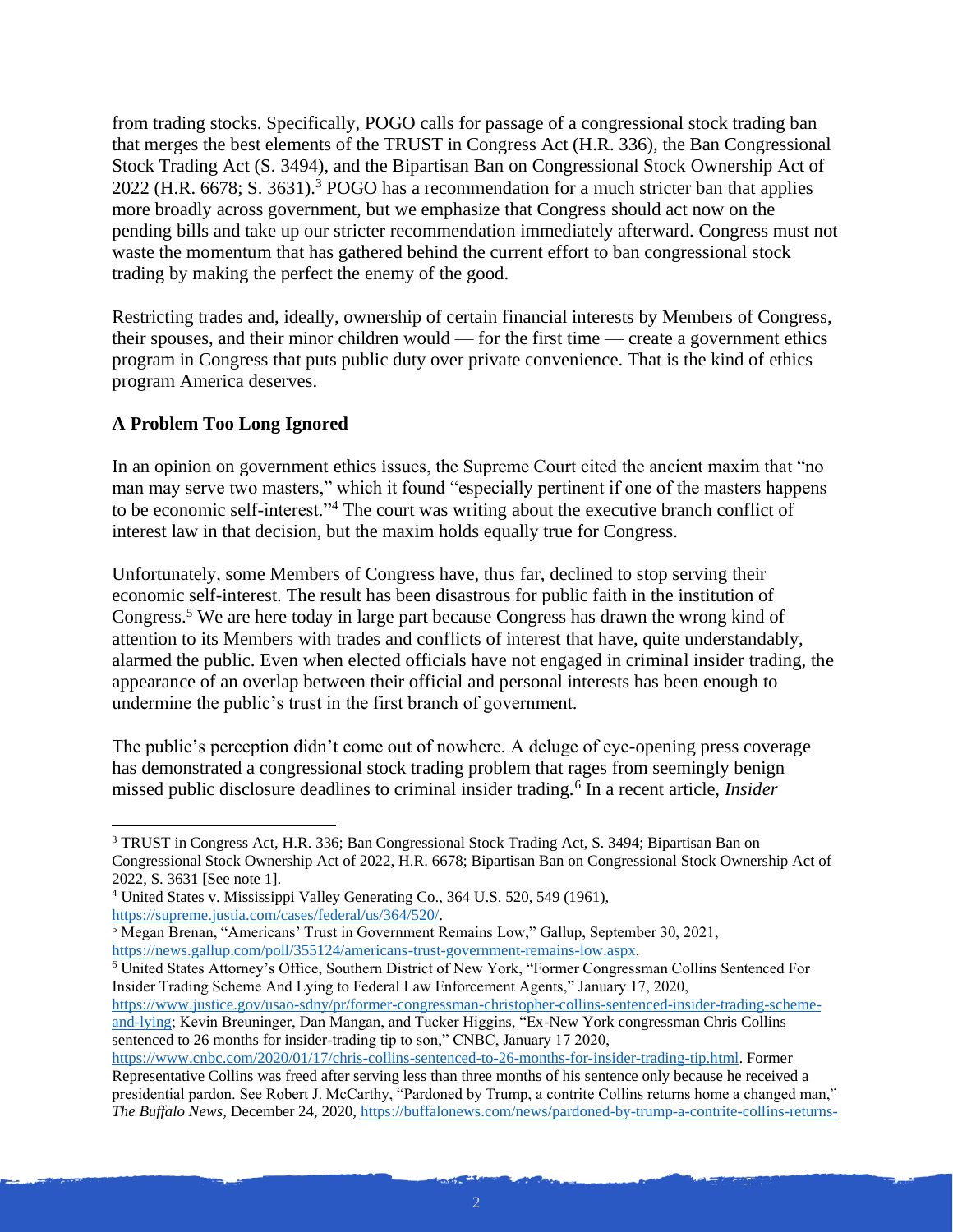reported on STOCK Act violations by no fewer than 57 Members of Congress.<sup>7</sup> The same publication highlighted the lack of transparency regarding enforcement or compliance with the law, noting that Members and senior staffers have violated the law hundreds of times and only inconsistently incur minor penalties.<sup>8</sup>

I encourage Members of this committee to read this reporting. But instead of summarizing individual examples of real or perceived conflicts of interest, I want to reaffirm that the reason we're having this conversation today isn't because of any one instance. We're here because the barrage of these different examples across both chambers and parties has given the public an overwhelming perception that Congress is engaged is corrupt behavior when Members are allowed to freely trade individual stocks.

There are entire online communities dedicated to tracking congressional stock sales — not to hold Members accountable, but because some members of Congress outperform the market and an enterprising few want in on the action.<sup>9</sup> It's no wonder the polling reflects an overwhelming desire for change.

Despite the public pressure, some Members of Congress have been outright dismissive about the possibility of restricting stock trades. In December, Speaker Pelosi brushed off a question about banning Members of Congress from trading stocks, saying "We are a free-market economy. They should be able to participate in that."<sup>10</sup> House Majority Leader Steny Hoyer (D-MD) echoed the sentiment a month later, suggesting that Members of Congress should be treated the same as members of the public who lack access to nonpublic information and do not wield governmental power. His position is that "members ought not to be in a different situation that

[home-a-changed-man/article\\_4a914ae4-4608-11eb-9974-0715d91f7b6b.html](https://buffalonews.com/news/pardoned-by-trump-a-contrite-collins-returns-home-a-changed-man/article_4a914ae4-4608-11eb-9974-0715d91f7b6b.html) (last updated December 25, 2020); Robert Faturechi & Derek Willis, "Senator Dumped Up to \$1.7 Million of Stock After Reassuring Public About Coronavirus Preparedness," *ProPublica*, March 19, 2020, [https://www.propublica.org/article/senator-dumped-up-to-](https://www.propublica.org/article/senator-dumped-up-to-1-7-million-of-stock-after-reassuring-public-about-coronavirus-preparedness)[1-7-million-of-stock-after-reassuring-public-about-coronavirus-preparedness;](https://www.propublica.org/article/senator-dumped-up-to-1-7-million-of-stock-after-reassuring-public-about-coronavirus-preparedness) Katelyn Burns, "Sen. Kelly Loeffler sold at least \$18 million more in stocks before the coronavirus crash than previously reported," *Vox*, April 2, 2020, [https://www.vox.com/policy-and-politics/2020/4/1/21202900/kelly-loeffler-stock-sales-coronavirus-pandemic;](https://www.vox.com/policy-and-politics/2020/4/1/21202900/kelly-loeffler-stock-sales-coronavirus-pandemic) Tobias Hoonhout, "Dem Rep. Sells off Stock Purchase amid Coronavirus Outbreak after Being Confronted," *National Review*, March 25, 202[0 https://news.yahoo.com/dem-rep-sells-off-stock-141014443.html;](https://news.yahoo.com/dem-rep-sells-off-stock-141014443.html) Ryan Nicol, "Brian Mast ends 2021 with second-best stock record in Congress, with help from 'unusual' trade," *Florida Politics*, January 18, 2022[, https://floridapolitics.com/archives/487252-brian-mast-ends-2021-with-second-best-stock-record](https://floridapolitics.com/archives/487252-brian-mast-ends-2021-with-second-best-stock-record-in-congress-with-help-from-unusual-trade/)[in-congress-with-help-from-unusual-trade/;](https://floridapolitics.com/archives/487252-brian-mast-ends-2021-with-second-best-stock-record-in-congress-with-help-from-unusual-trade/) "Congressional Trading in 2021," Unusual Whales, January 10, 2022, [https://blog.unusualwhales.com/unusual\\_blog/post/congressional-trading-2021/.](https://blog.unusualwhales.com/unusual_blog/post/congressional-trading-2021/)

 $7$  Dave Levinthal, "57 members of Congress have violated a law designed to stop insider trading and prevent conflicts-of-interest, *Insider*, February 15, 2022, [https://www.businessinsider.com/congress-stock-act-violations](https://www.businessinsider.com/congress-stock-act-violations-senate-house-trading-2021-9)[senate-house-trading-2021-9](https://www.businessinsider.com/congress-stock-act-violations-senate-house-trading-2021-9) (last updated March 3, 2022).

<sup>8</sup> Camila DeChalus, Kimberly Leonard, and Dave Levinthal, "Congress and top Capitol Hill staff have violated the STOCK Act hundreds of times. But the consequences are minimal, inconsistent, and not recorded publicly," *Insider*, December 15, 2021[, https://www.businessinsider.com/congress-stock-act-violations-penalties-consequences-2021-](https://www.businessinsider.com/congress-stock-act-violations-penalties-consequences-2021-12) [12.](https://www.businessinsider.com/congress-stock-act-violations-penalties-consequences-2021-12)

<sup>&</sup>lt;sup>9</sup> Tim Mak, "TikTokers Are Trading Stocks By Copying What Members Of Congress Do," NPR, September 21, 2021, [https://www.npr.org/2021/09/21/1039313011/tiktokers-are-trading-stocks-by-watching-what-members-of](https://www.npr.org/2021/09/21/1039313011/tiktokers-are-trading-stocks-by-watching-what-members-of-congress-do)[congress-do;](https://www.npr.org/2021/09/21/1039313011/tiktokers-are-trading-stocks-by-watching-what-members-of-congress-do) See also "CongressStockWatcher," Reddit[, https://www.reddit.com/r/CongressStockWatcher/](https://www.reddit.com/r/CongressStockWatcher/) and "Congressional Trading in 2021," Unusual Whales [See note 6].

<sup>&</sup>lt;sup>10</sup> Brian Slodysko, "Pelosi defends lawmaker stock trades, citing 'free market," Associated Press, December 15, 2021, [https://apnews.com/article/business-nancy-pelosi-congress-8685e82eb6d6e5b42413417f3d5d6775.](https://apnews.com/article/business-nancy-pelosi-congress-8685e82eb6d6e5b42413417f3d5d6775)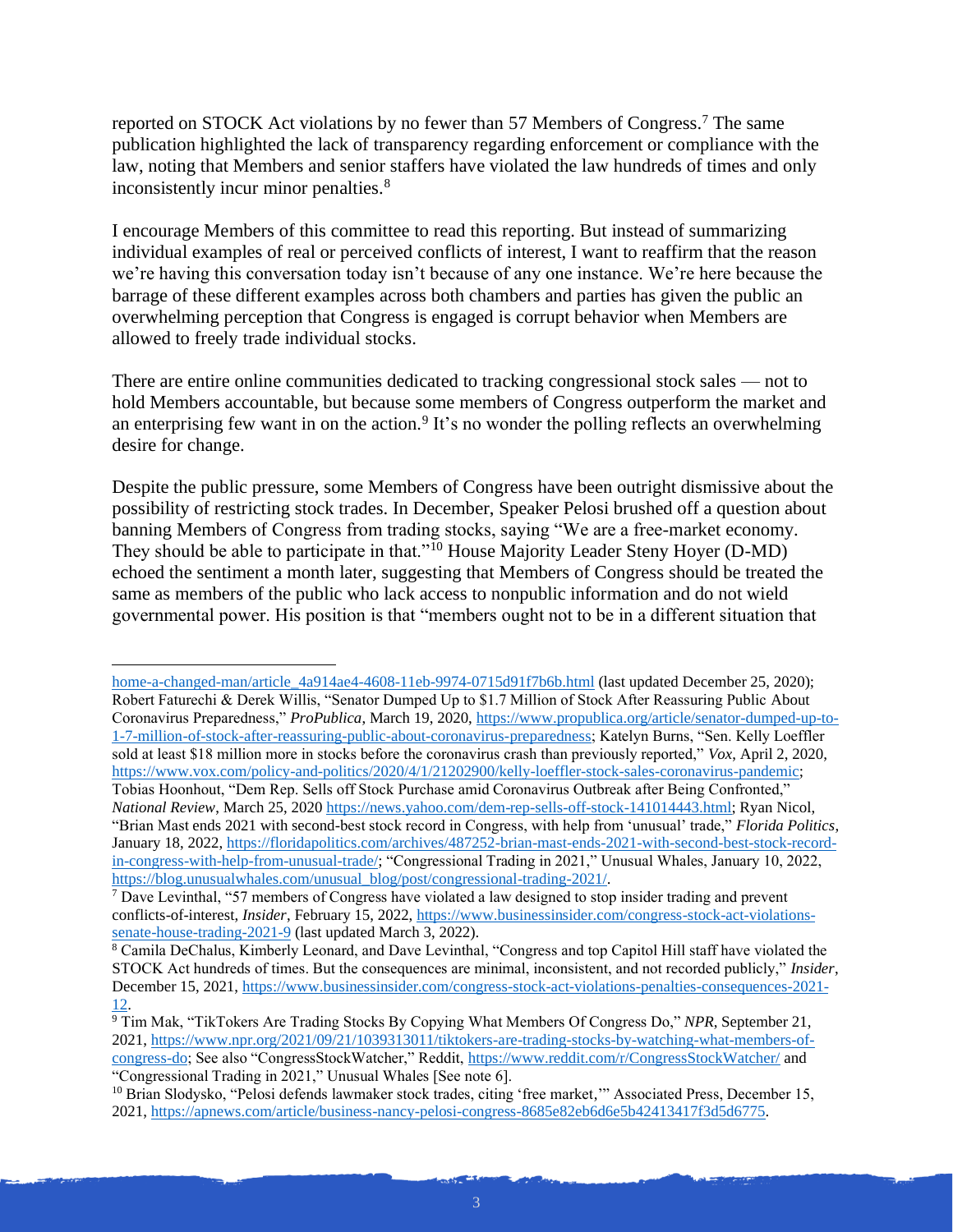they would otherwise be if they weren't members of Congress."<sup>11</sup> Senator Tommy Tuberville (R-AL) colorfully expressed his opposition to a stock trading ban: "I think it's ridiculous. They might as well start sending robots up here." He added, "I think it would really cut back on the amount of people that would want to come up here and serve."<sup>12</sup> Representative Elaine Luria (D-VA) also voiced strong opposition to a stock ban, saying that, despite overwhelming public support for restrictions, "this whole concept is bullshit."<sup>13</sup>

Their outlook is not a new one. In 1962, Congress exempted itself from a new conflict of interest law that applied to executive branch employees, their spouses, their minor children, their general partners, and their prospective employers.<sup>14</sup> But Members of Congress wield far greater power than nearly all of the 2.1 million federal workers who are subject to the federal conflict of interest law. Even so, the lowest entry-level federal employee is subject to stricter ethics restrictions than the powerful Speaker or Minority Leader of the House of Representatives or the Senate's leadership.<sup>15</sup>

Think about that: Elected officials whom the people have entrusted with the power to send Americans to die in wars, tax businesses, respond to crises, and regulate our very lives are subject to far lower standards than entry-level workers in the executive branch. Any service to the nation is noble work but scheduling appointments and making photocopies is far less likely to create conflicts of interest than serving in Congress.

Congress has asked other government officials to make financial sacrifices for public service, but has exempted its Members from this requirement for over half a century.<sup>16</sup> The Senate routinely reviews ethics agreements of presidential nominees to executive branch positions that compel extensive divestitures to ensure compliance with the conflict of interest law.<sup>17</sup> Yet Members of Congress are not subject to that law, despite the fact that they typically serve longer than these presidential appointees.

Former director of the U.S. Office of Government Ethics Walter Shaub and I recently wrote about this topic in an opinion piece for the *Washington Post*. There, we noted that others have tried to water down the notion of a stock trading ban by introducing bills that are too weak to produce meaningful change.<sup>18</sup> Some have introduced bills that fail to cover spouses and minor

<sup>11</sup> Mike Lillis, "Joining Pelosi, Hoyer says lawmakers should be free to trade stocks," *The Hill*, January 19, 2022, [https://thehill.com/homenews/house/590428-joining-pelosi-hoyer-says-lawmakers-should-be-free-to-trade-stocks.](https://thehill.com/homenews/house/590428-joining-pelosi-hoyer-says-lawmakers-should-be-free-to-trade-stocks) <sup>12</sup> Eric Garcia, "Repeat STOCK Act violator Sen Tommy Tuberville calls trading ban for Congress 'ridiculous,"

*The Independent*, February 9, 2022[, https://finance.yahoo.com/news/repeat-stock-act-violator-sen-193143693.html.](https://finance.yahoo.com/news/repeat-stock-act-violator-sen-193143693.html) <sup>13</sup> Bryan Metzger, "Rep. Elaine Luria slams proposals to ban stock trading by lawmakers: 'This whole concept is bullshit,'" *Insider*, February 10, 2022[, https://www.businessinsider.com/elaine-luria-opposes-stock-trade-ban](https://www.businessinsider.com/elaine-luria-opposes-stock-trade-ban-lawmakers-2022-2)[lawmakers-2022-2.](https://www.businessinsider.com/elaine-luria-opposes-stock-trade-ban-lawmakers-2022-2)

<sup>14</sup> 18 U.S.C. § 208 (2021)[, https://www.law.cornell.edu/uscode/text/18/208.](https://www.law.cornell.edu/uscode/text/18/208)

<sup>15</sup> 18 U.S.C. § 208 [See note 14].

<sup>16</sup> 18 U.S.C. § 208 [See note 14].

<sup>&</sup>lt;sup>17</sup> Office of Government Ethics, *Guide to Drafting Nominee Ethics Agreements*, at 27, (October 2020), [https://www.oge.gov/web/oge.nsf/0/E4716CFB6F236C1285258610004943C7/\\$FILE/Ethics%20Agreement%20Gui](https://www.oge.gov/web/oge.nsf/0/E4716CFB6F236C1285258610004943C7/$FILE/Ethics%20Agreement%20Guide%20October%202020.docx) [de%20October%202020.docx](https://www.oge.gov/web/oge.nsf/0/E4716CFB6F236C1285258610004943C7/$FILE/Ethics%20Agreement%20Guide%20October%202020.docx) (revised May 26, 2021).

<sup>&</sup>lt;sup>18</sup> Walter M. Shaub, Jr. and Liz Hempowicz, "Here's how to ban congressional stock trading so politicians can't cheat," *Washington Post*, February 16, 2022, [https://www.washingtonpost.com/outlook/2022/02/16/congress-stock](https://www.washingtonpost.com/outlook/2022/02/16/congress-stock-ban-ossoff-warren-hawley/)[ban-ossoff-warren-hawley/.](https://www.washingtonpost.com/outlook/2022/02/16/congress-stock-ban-ossoff-warren-hawley/)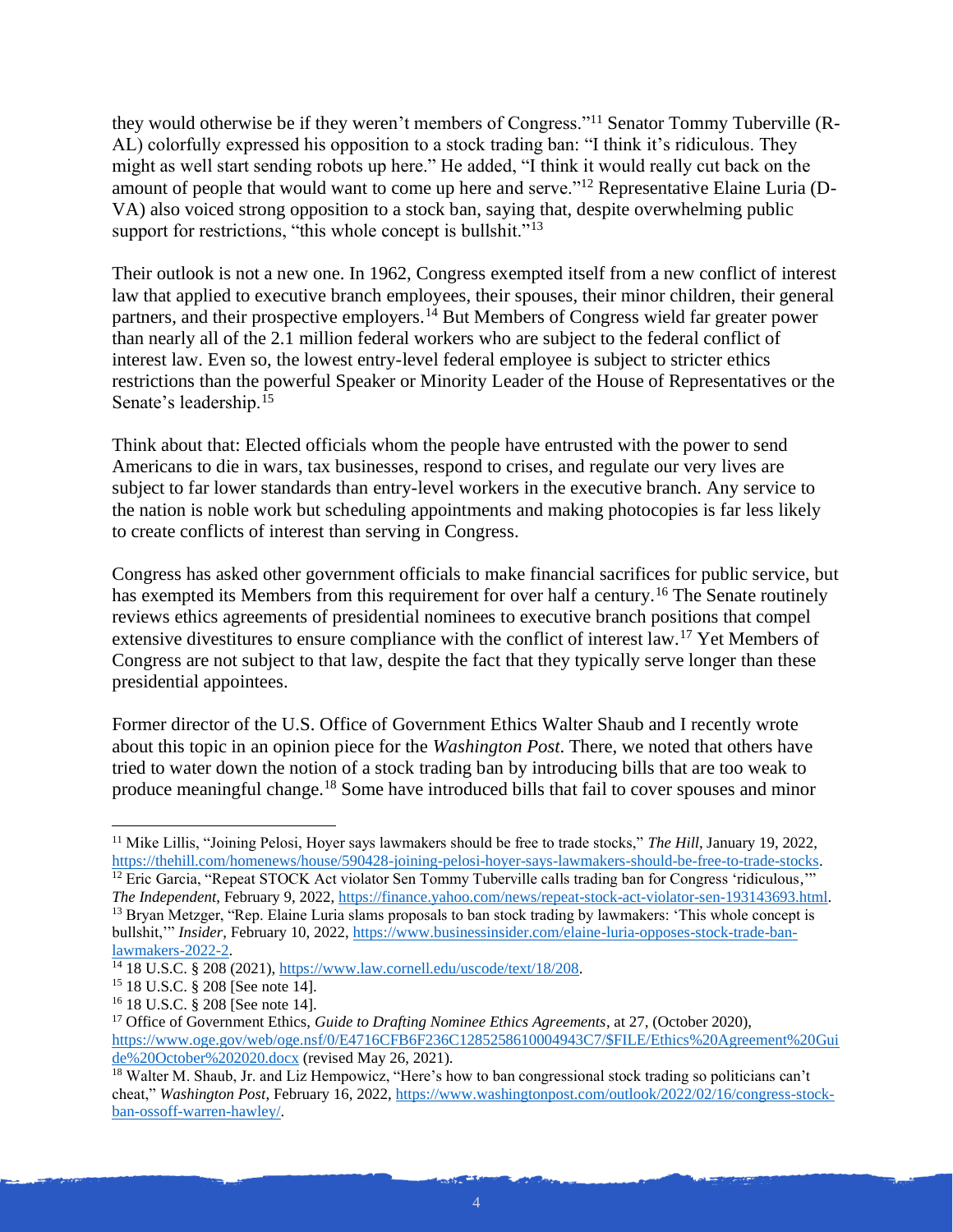children. Relying on these bills would be worse than enacting no ban at all because they would create the illusion of reform without addressing the problem.<sup>19</sup> Others have suggested weak enforcement mechanisms, but we have already seen too little enforcement of the STOCK Act to skimp on enforcement of a congressional stock trading ban.<sup>20</sup> Some proposals would exempt assets Members already own, which would fail to address concerns about conflicts of interest.<sup>21</sup> POGO opposes all of these bills for those reasons. Their sponsors are undoubtedly well-meaning, but their proposed language does not go far enough to solve the problem.

We call on Congress to take a meaningful step forward to reduce conflicts of interest and prevent even the appearance of insider trading. We also urge Congress to be transparent about the process of crafting a congressional stock trading ban. The decision to hold a hearing today is a good start. POGO urges the committee and Congress as a whole to subject any bill and amendments to public debate. Each Member should be clear about where he or she stands on important decisions, including decisions on the question of covering spouses and minor children.

## **The Solution**

As a floor, we recommend that you require Members of Congress and their spouses to divest a broad array of investments with no exception for those held before taking office. Then, require Members to put any remaining assets in a blind trust that is subject to new disclosures about their holdings. The logic here is simple: Members of Congress have access to nonpublic information and the power to move markets. We must eliminate opportunities for insider trading and insulate Members from the perception that they are making decisions based on benefits to their own financial interest and at the expense of the public's interest.

There are numerous pending bills, some of which are strong and some of which are not. I will discuss key concepts, warn about potential pitfalls, and recommend an approach that best responds to the public's concern and capitalizes on this unique momentum.

### **Key concept: These reforms are straightforward.**

Before getting into the complexities of individual proposals, I want to state clearly that a ban on stock trading is not complicated. Yes, exemptions, enforcement, and transparency certainly require some finesse. But opponents of a stock trading ban who try to derail reform by making the issue seem more complicated than it is are ignoring the fact that the executive branch has successfully applied a strict criminal conflict of interest law for over half a century.<sup>22</sup> Some executive branch employees have long been subject to a variety of prohibited stock holding restrictions, which means even mandatory divestiture is not a new issue for the government.<sup>23</sup>

<sup>23</sup> See, for example, 10 U.S.C. § 988 (2021), [https://www.law.cornell.edu/uscode/text/10/988;](https://www.law.cornell.edu/uscode/text/10/988) 12 U.S.C. § 242-244 (2021)[, https://www.law.cornell.edu/uscode/text/12/chapter-3/subchapter-II;](https://www.law.cornell.edu/uscode/text/12/chapter-3/subchapter-II) 15 U.S.C. § 2053(c) (2021), [https://www.law.cornell.edu/uscode/text/15/2053;](https://www.law.cornell.edu/uscode/text/15/2053) 31 U.S.C. § 329 (2021), [https://www.law.cornell.edu/uscode/text/31/329;](https://www.law.cornell.edu/uscode/text/31/329) 43 U.S.C. § 11 (2021),

<sup>&</sup>lt;sup>19</sup> See the Ban Conflicted Trading Act, H.R. 1579 and S. 564, [See note 1].

<sup>&</sup>lt;sup>20</sup> See the Banning Insider Trading in Congress Act, H.R. 6490 and S. 3504, [See note 1].

<sup>&</sup>lt;sup>21</sup> See the Banning Insider Trading in Congress Act, H.R. 6490 and S. 3504; and the STOCK Act 2.0, H.R. 6694 and S. 3612, [See note 1].

<sup>22</sup> 18 U.S.C. § 208 [See note 14].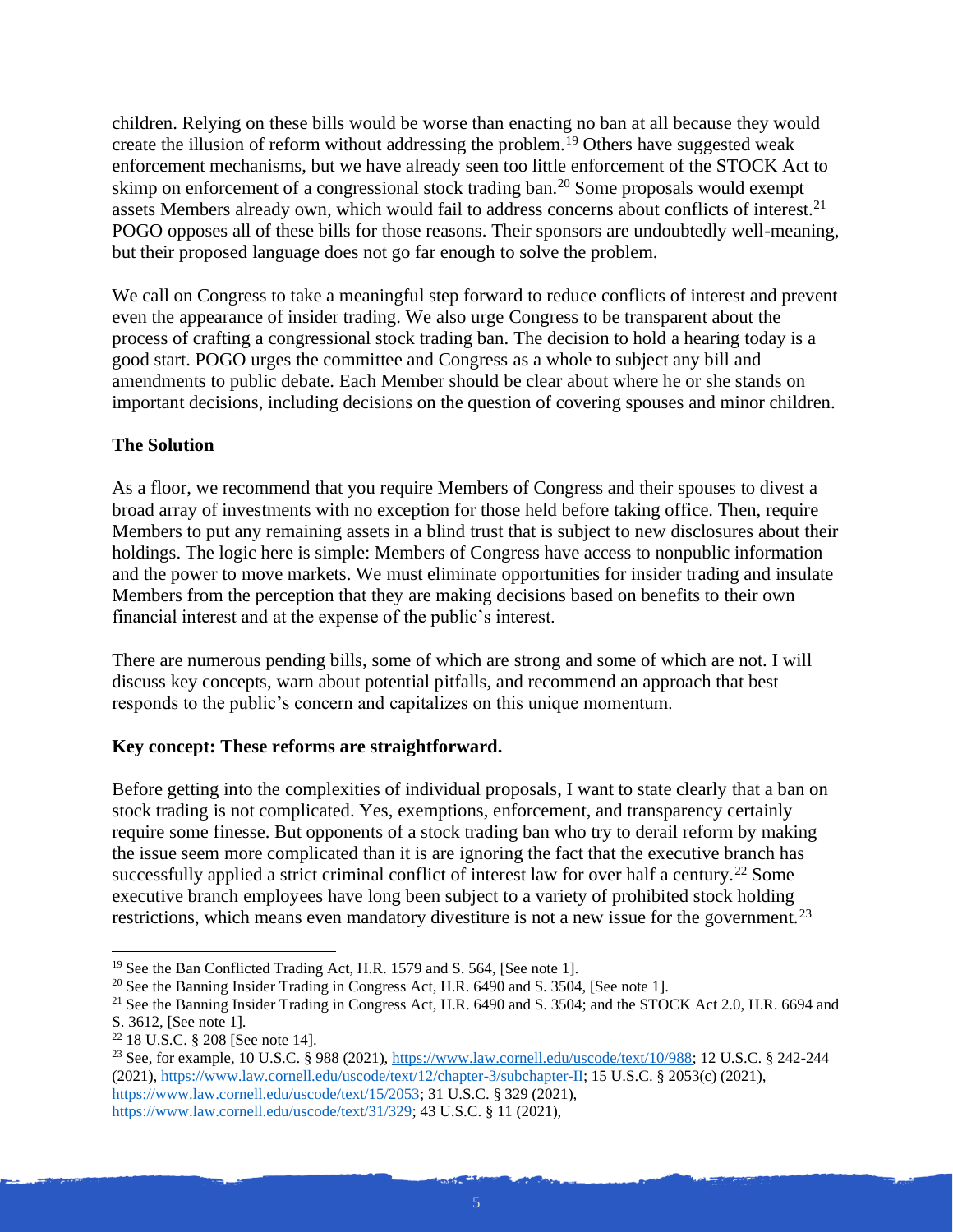That it seems novel to Members of Congress owes solely to the fact that Congress chose to exempt its Members from the conflict of interest law for 60 years — and, as we all know, public confidence in the institution has suffered as a result.

In our conversations with congressional offices, my colleagues and I have heard some common questions about the fairness of extending the law to interests in spouses' employers, the ban's applicability to cryptocurrency or real estate, and the misperception that Members will receive statements revealing the holdings of qualified blind trusts — the same questions posed in a recent *Politico* article.<sup>24</sup> But my testimony today addresses these questions and shows the concerns they suggest are not obstacles to Members fulfilling their ethical duty to their constituents.

For example, some of the bills pending before Congress include an exception for interests in a spouse's employer.<sup>25</sup> It will not be difficult to apply the law to spouses whose profession requires them to buy and sell stocks for clients, because the ban would not cover stocks they do not own.<sup>26</sup> When it comes to cryptocurrency and real estate, Congress can follow the lead of the executive branch, which has had no difficulty understanding the application of the conflict of interest law, 18 U.S.C. § 208, to these types of investments.<sup>27</sup> As for blind trusts, there are many misconceptions about how they work and the law that governs them, but they can be clarified, as

5 C.F.R. § 5501.104 (2022)[, https://www.law.cornell.edu/cfr/text/5/5501.104;](https://www.law.cornell.edu/cfr/text/5/5501.104) 5 C.F.R. § 5601.102 (2022),

[https://www.law.cornell.edu/cfr/text/5/8301.103,](https://www.law.cornell.edu/cfr/text/5/8301.103) and [https://www.law.cornell.edu/cfr/text/5/8301.107;](https://www.law.cornell.edu/cfr/text/5/8301.107) 5 C.F.R. § 9001.104 (2022)[, https://www.law.cornell.edu/cfr/text/5/9001.104;](https://www.law.cornell.edu/cfr/text/5/9001.104) 5 C.F.R. § 9401.106 (2022), [https://www.law.cornell.edu/cfr/text/5/9401.106;](https://www.law.cornell.edu/cfr/text/5/9401.106) 17 C.F.R. § 140.735-2 (2022), [https://www.law.cornell.edu/cfr/text/17/140.735-2.](https://www.law.cornell.edu/cfr/text/17/140.735-2)

[https://www.law.cornell.edu/uscode/text/43/11;](https://www.law.cornell.edu/uscode/text/43/11) 5 C.F.R. § 3101.108 (2022),

[https://www.law.cornell.edu/cfr/text/5/3101.108;](https://www.law.cornell.edu/cfr/text/5/3101.108) 5 C.F.R. § 3201.103 (2022),

[https://www.law.cornell.edu/cfr/text/5/3201.103;](https://www.law.cornell.edu/cfr/text/5/3201.103) 5 C.F.R. § 3401.102 (2022),

[https://www.law.cornell.edu/cfr/text/5/3401.102;](https://www.law.cornell.edu/cfr/text/5/3401.102) 5 C.F.R. § 4101.102-103 (2022),

[https://www.law.cornell.edu/cfr/text/5/4101.102,](https://www.law.cornell.edu/cfr/text/5/4101.102) [https://www.law.cornell.edu/cfr/text/5/4101.103;](https://www.law.cornell.edu/cfr/text/5/4101.103)

[https://www.law.cornell.edu/cfr/text/5/5601.102;](https://www.law.cornell.edu/cfr/text/5/5601.102) 5 C.F.R. § 6801.103 (2022),

[https://www.law.cornell.edu/cfr/text/5/6801.103;](https://www.law.cornell.edu/cfr/text/5/6801.103) 5 C.F.R. §§ 8301.103 and 8301.107 (2022),

 $^{24}$  Katy O'Donnell, "Spouses, taxes and crypto: The unanswered questions for Congress' stock trading ban," *Politico*, February 12, 2022, [https://www.politico.com/news/2022/02/12/congressional-trading-bans-explained-](https://www.politico.com/news/2022/02/12/congressional-trading-bans-explained-00008245)[00008245.](https://www.politico.com/news/2022/02/12/congressional-trading-bans-explained-00008245)

 $25$  See, for example, the Ban Congressional Stock Trading Act, S. 3494; TRUST in Congress Act, H.R. 336 [See note 1].

<sup>26</sup> See, for example, §2(c) of the Bipartisan Ban on Congressional Stock Ownership Act of 2022, S. 3631, which specifies that "[n]othing in this section shall be construed to prevent ... a spouse of a Member of Congress from trading any asset described in subsection (b)(1) that is not owned by the spouse or Member of Congress in the course of performing the primary occupation of the spouse." [See note 1]; Katy O'Donnell, "Spouses, taxes and crypto," [See note 24].

 $27$  For a discussion of reporting requirements and conflict of interest restrictions, see U.S. Office of Government Ethics, Legal Advisory, "Guidance for Reporting Virtual Currency on Financial Disclosure Reports," LA-18-06, June 18, 2018,

[https://www.oge.gov/Web/oge.nsf/Legal%20Docs/D9038B8D8DE24D88852585BA005BEC34/\\$FILE/LA-18-](https://www.oge.gov/Web/oge.nsf/Legal%20Docs/D9038B8D8DE24D88852585BA005BEC34/$FILE/LA-18-06.pdf?open) [06.pdf?open.](https://www.oge.gov/Web/oge.nsf/Legal%20Docs/D9038B8D8DE24D88852585BA005BEC34/$FILE/LA-18-06.pdf?open) See also U.S. Office of Government Ethics, Legal Advisory, "Real Estate Investment Trusts, Master Limited Partnerships, and Business Development Companies: Financial Disclosure Reporting and Conflicts of Interest Considerations," LA-21-02, January 6, 2021[,](https://www.oge.gov/Web/oge.nsf/Legal%20Docs/84EBAF6D59346CC18525865500670703/$FILE/LA-21-02%20Real%20Estate%20Investment%20Trusts,%20Master%20Limited%20Partnerships,%20and%20Business%20Development%20Companies.pdf?open)

[https://www.oge.gov/Web/oge.nsf/Legal%20Docs/84EBAF6D59346CC18525865500670703/\\$FILE/LA-21-](https://www.oge.gov/Web/oge.nsf/Legal%20Docs/84EBAF6D59346CC18525865500670703/$FILE/LA-21-02%20Real%20Estate%20Investment%20Trusts,%20Master%20Limited%20Partnerships,%20and%20Business%20Development%20Companies.pdf?open) [02%20Real%20Estate%20Investment%20Trusts,%20Master%20Limited%20Partnerships,%20and%20Business%2](https://www.oge.gov/Web/oge.nsf/Legal%20Docs/84EBAF6D59346CC18525865500670703/$FILE/LA-21-02%20Real%20Estate%20Investment%20Trusts,%20Master%20Limited%20Partnerships,%20and%20Business%20Development%20Companies.pdf?open) [0Development%20Companies.pdf?open.](https://www.oge.gov/Web/oge.nsf/Legal%20Docs/84EBAF6D59346CC18525865500670703/$FILE/LA-21-02%20Real%20Estate%20Investment%20Trusts,%20Master%20Limited%20Partnerships,%20and%20Business%20Development%20Companies.pdf?open)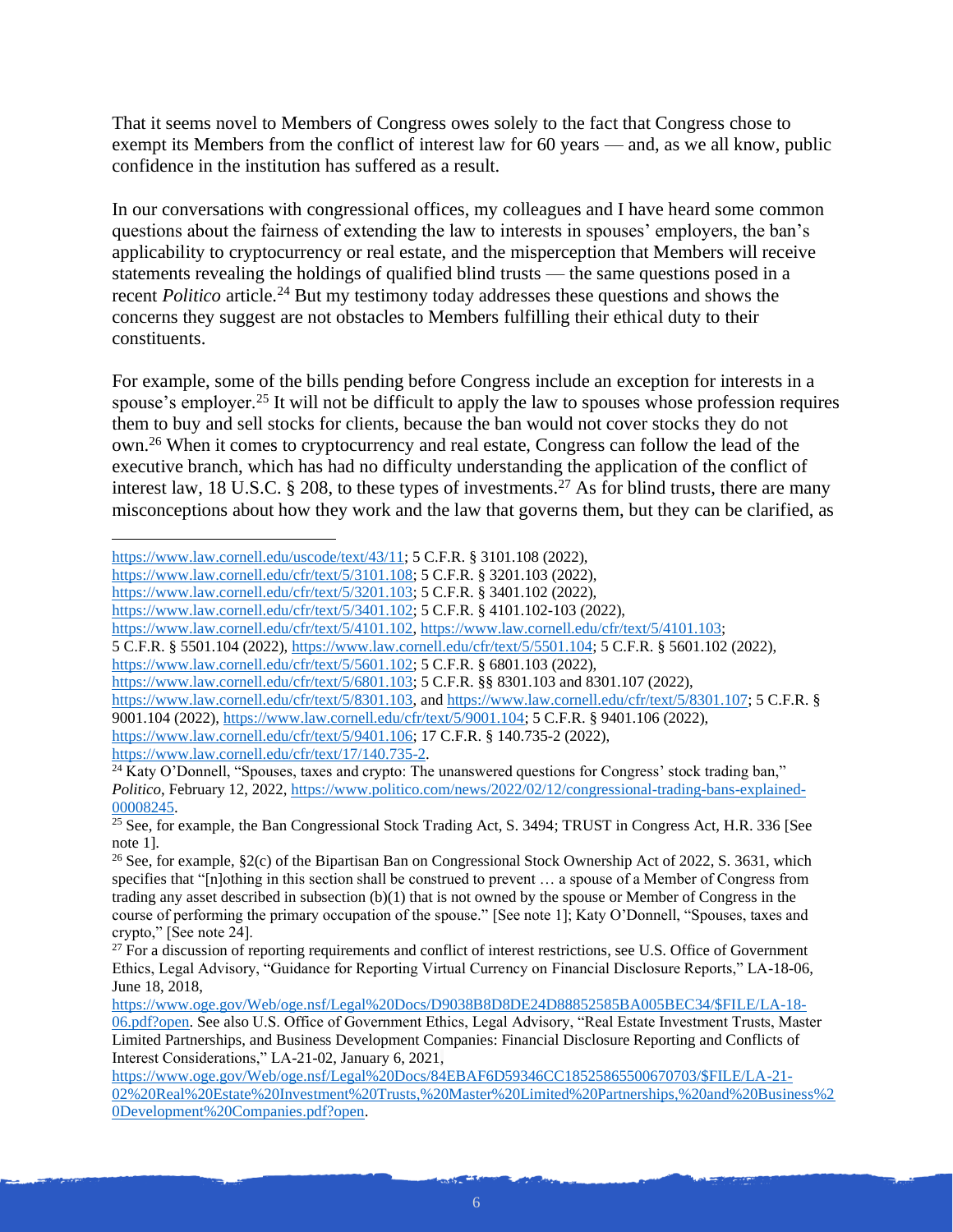I will explain in the next section. The core concept behind blind trusts is simple: trustees do not let Members know what assets they buy.<sup>28</sup>

Congress has the power to make these policies more complex, but there is no need to do so. Adding an exemption for small business stocks could add complexity, but we don't think Congress should exempt small business stocks from the requirement to place assets in blind trusts. Adding an exemption for stocks a Member held upon taking office could add complexity. But we don't think Congress should exempt those stocks. Adding an exemption for small purchases of stocks could again add complexity. Again, however, we don't think Congress should add a *de minimis* exemption.

One guiding principle will simplify the work of drafting a congressional stock trading ban: Members should resist the temptation to put their personal interests ahead of the public's interest. They should write the law that their constituents would write, erring on the side of prohibiting the sort of conduct that has alarmed the public.

Ultimately, the issue before the committee need not be made complex. A ban on congressional stock trades, after all, is easy to articulate and easy to legislate: Do not trade stocks. Any complexity comes from the creation of tax code-like loopholes and exemptions. POGO stands ready to lend expertise in drafting clear legislative language that addresses any reasonable concerns members may have.

### **Key Concept: These reforms are reasonable.**

All objections predicated on the unreasonableness of a stock trading ban should be dismissed out of hand. No one is calling for Members of Congress to put their money under their mattresses. A consistent position held by almost every commentator on this issue is that Members should be allowed to buy and sell diversified mutual funds. This approach is not novel; it is the one favored by the federal executive branch.<sup>29</sup>

Similarly, any concerns about the reasonableness of covering the holdings of spouses and minor children should also be dismissed. Covering the financial interests of spouses and minor children is necessary to resolve concerns about the appearance of insider trading. The public has no way to know if a Member of Congress discusses nonpublic information at home and should not have to wonder whether that information is influencing trades. Covering the financial interests of the

<sup>&</sup>lt;sup>28</sup> See, for example, §  $102(f)(3)(C)(v)$  in 5 U.S.C. app. § 102 (2021),

[https://www.law.cornell.edu/uscode/text/5a/compiledact-95-521/title-I/section-102.](https://www.law.cornell.edu/uscode/text/5a/compiledact-95-521/title-I/section-102)

<sup>&</sup>lt;sup>29</sup> See, for example, 5 C.F.R. § 2640.201 (2022), [https://www.law.cornell.edu/cfr/text/5/2640.201.](https://www.law.cornell.edu/cfr/text/5/2640.201) See also sections requiring the purchase of diversified mutual funds or Treasury bonds upon divestiture pursuant to a Certificate of Divestiture, 5 C.F.R. §§ 2634.1003(b), 2634.1006 (2022), [https://www.law.cornell.edu/cfr/text/5/2634.1003,](https://www.law.cornell.edu/cfr/text/5/2634.1003)  [https://www.law.cornell.edu/cfr/text/5/2634.1006.](https://www.law.cornell.edu/cfr/text/5/2634.1006) While the executive branch has also exempted *de minimis* holdings in publicly traded securities, under 5 C.F.R. § 2640.202, such an exemption would be inappropriate for Members of Congress for two reasons. First, Members of Congress have far more authority than nearly all the 2.1 million executive branch employees. Second, the executive branch's exemption for *de minims* holdings requires aggregation of the value of all holdings affected by a covered governmental matter, and this aggregation requirement would make implementation of the exemption difficult if it were applied more broadly to legislation on which Members of Congress vote.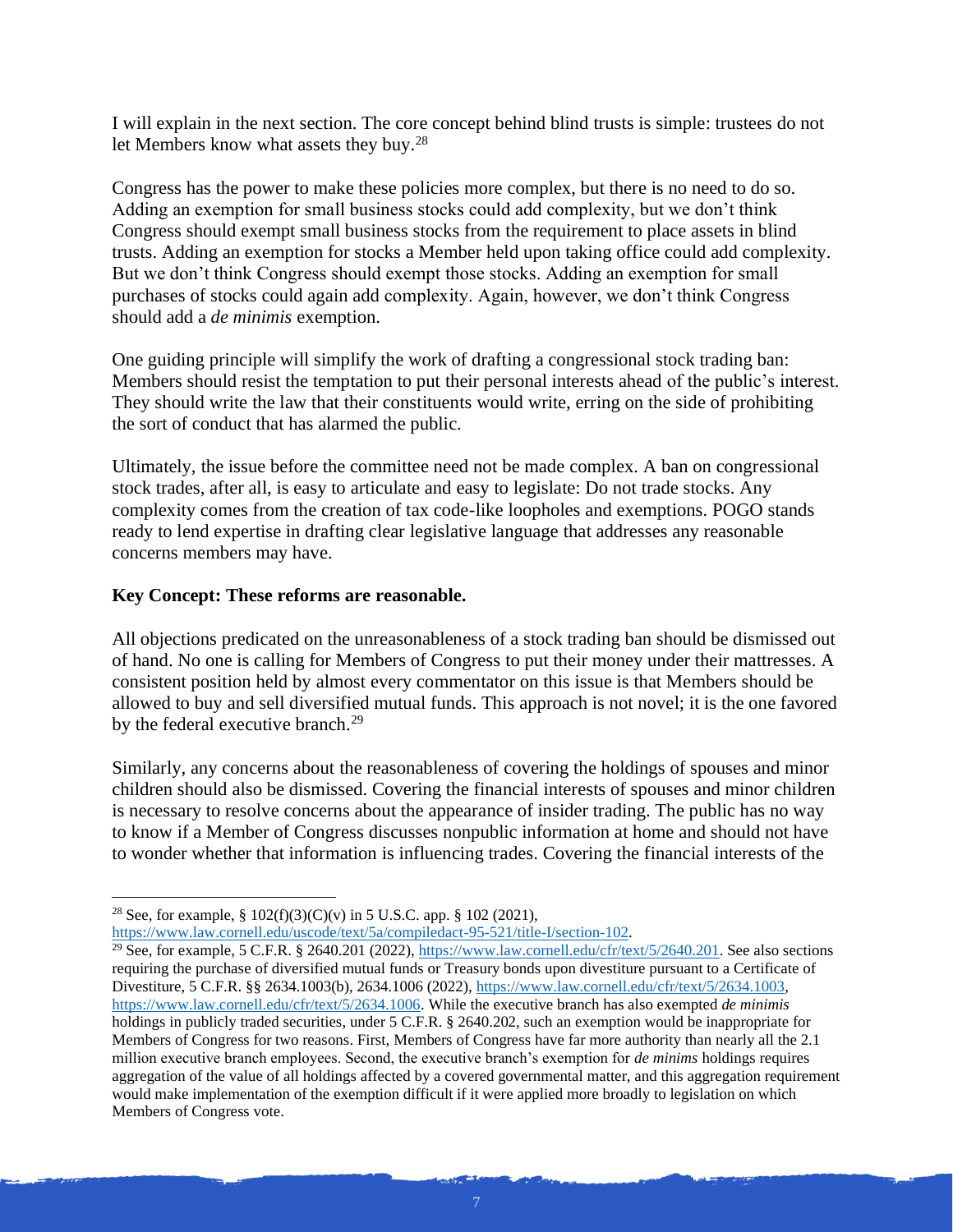Member's household would eliminate the appearance of insider trading by eliminating the opportunity for it. We need not debate whether Members are sharing nonpublic information that spouses are misusing; what matters is that the public reasonably perceives a risk of misuse. The very point of an ethics program is to remove risk, not to hope it doesn't materialize. Hope is not an ethics program.

The idea of covering the financial interests of an official's immediate family is not novel: Congress has done exactly that in the executive branch. The primary federal conflict of interest law has applied to the holdings of spouses and minor children of executive branch employees for over half a century. Only now that there is momentum to extend this same principle to Congress is there discussion about the fairness of including immediate family in these regulations. As my colleague, Walter Shaub, and I recently wrote:

> "While working at the Office of Government Ethics, one of us (Shaub) spent over a decade forcing presidential nominees for Senate-confirmed posts to comply with a conflict of interest law that applied to them, their spouses and their minor children. In all those years, no senator picked up the phone after reading a nominee's ethics agreement to complain that making the nominee's spouse divest assets was unfair. Not once."<sup>30</sup>

It is also instructive to remember that Congress currently requires Members to file periodic transaction reports regarding sales and purchases of the assets of their spouses and dependent children under both the Ethics in Government Act and the STOCK Act. This disclosure requirement further underscores the fact that Congress knows the finances of a member's household are inextricably linked.

A bill that does not cover the immediate family of a Member of Congress would be worse than worthless — it would be a distraction, one that creates a false appearance of having solved the problem. POGO will oppose any bill that exempts spouses and minor children of Members from the stock trading ban.

# **Key Concept: Blind trusts all but eliminate the potential for insider trading.**

The qualified blind trust program is a creature of statute, specifically the Ethics in Government Act.<sup>31</sup> Under that law, Members of Congress do not receive statements from trustees revealing the holdings of blind trusts.<sup>32</sup> Instead, they receive quarterly statements indicating only the total value of the trust. The trustees file tax returns for the blind trusts and supply Members with only enough information to complete their personal tax returns without revealing the holdings of their blind trusts.<sup>33</sup> A breach of confidentiality about the holdings of the trust would subject the person

<sup>30</sup> Walter M. Shaub, Jr. and Liz Hempowicz, "Here's how to ban congressional stock trading," [See note 18]. <sup>31</sup> 5 U.S.C. app. § 102(f)(3) (2021), [See note 28].

<sup>32</sup> 5 U.S.C. app. § 102(f)(3)(C)(v) (2021), [See note 28].

 $33$  5 U.S.C. app. § 102(f)(3)(C)(v) (2021), [See note 28]; Staff of Senate Select Committee on Ethics, 114<sup>th</sup> Cong., *Qualified Blind Trusts* 17-19 (Committee Print, September 2015),

[https://www.ethics.senate.gov/public/\\_cache/files/286a4cf9-5aab-40ef-9a6c-bf2278e79e38/qualified-blind-trusts](https://www.ethics.senate.gov/public/_cache/files/286a4cf9-5aab-40ef-9a6c-bf2278e79e38/qualified-blind-trusts-guide---october-2020.pdf)[guide---october-2020.pdf.](https://www.ethics.senate.gov/public/_cache/files/286a4cf9-5aab-40ef-9a6c-bf2278e79e38/qualified-blind-trusts-guide---october-2020.pdf)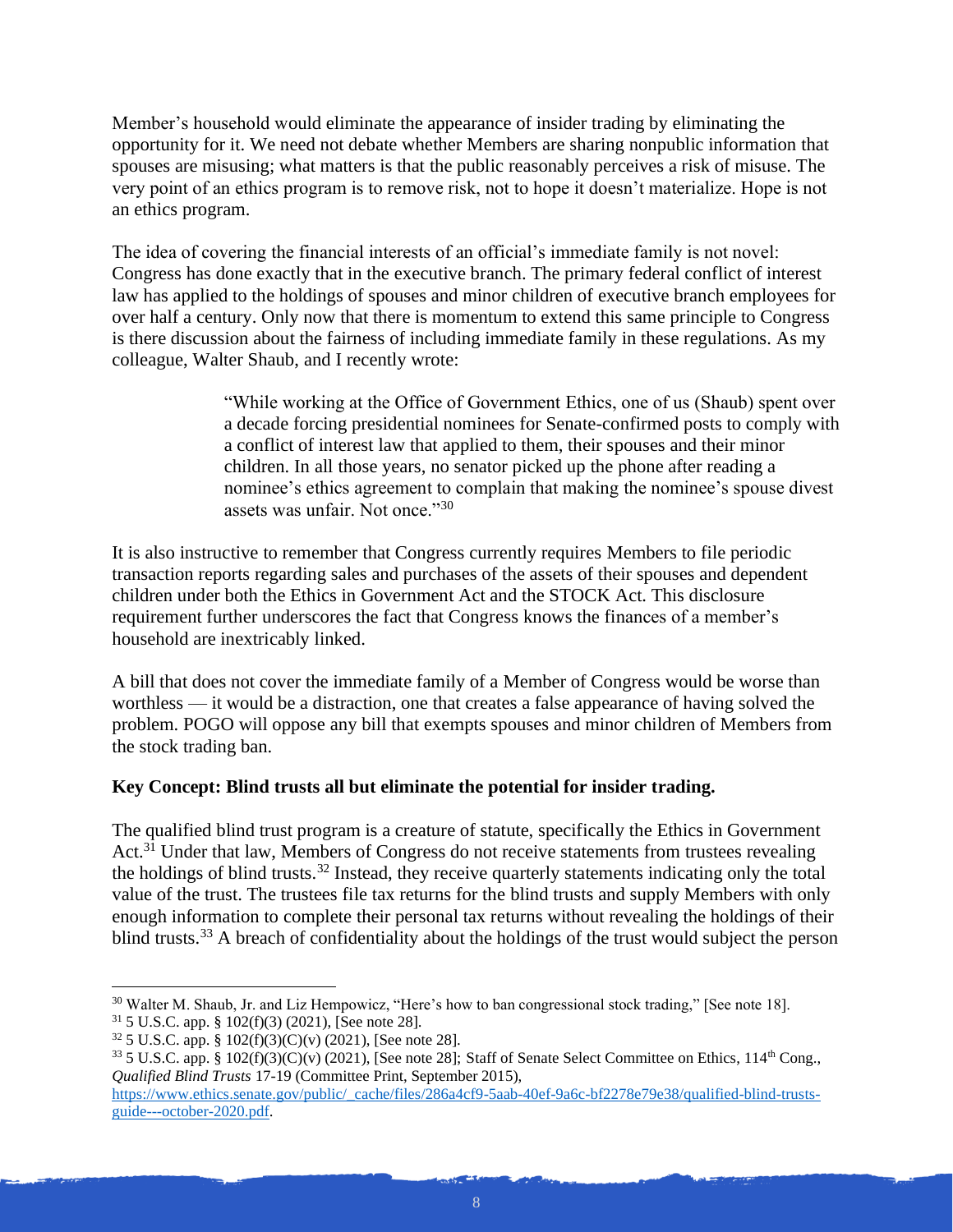responsible to civil penalties.<sup>34</sup> A Member of Congress does not need to know the holdings of the trust in order to file an annual financial disclosure report, because they are not required to report the holdings of a qualified blind trust.<sup>35</sup>

There are several requirements that make qualified blind trusts useful. All qualified blind trusts must be approved by the relevant ethics committee in advance.<sup>36</sup> As part of the process of setting up the trust, the committee checks to ensure there is no relationship between the Member of Congress and the trustee.<sup>37</sup> As a way of ensuring that the trustee would face professional consequences for any violation, the law requires them to be "a financial institution, an attorney, a certified public accountant, a broker, or an investment advisor" who is independent of the Member of Congress.<sup>38</sup> (The executive branch has gone further by providing that a trustee must be a financial institution, and we recommend Congress do the same.)<sup>39</sup> The trustee must be independent and have full discretion to buy or sell any asset.<sup>40</sup> In setting up the trust, a Member of Congress is allowed to tell the trustee only their general goals, such as "maximizing income or long-term capital gain," but cannot specify the types of holdings desired.<sup>41</sup> Members are not permitted to put assets in the trust unless they are "free of any restriction with respect to its transfer or sale."<sup>42</sup> A Member of Congress can write their trustee to request a distribution of cash or to ask the trustee to divest a conflicting financial interest, but a copy of that communication must be sent to the ethics committee.<sup>43</sup> The law bars other general communications between the Member of Congress and the trustee.<sup>44</sup>

Any bill requiring Members of Congress to place assets in a blind trust must also prioritize transparency. Members of Congress will obviously know what assets they originally add when creating the trust. Under the current system, the trustee of a blind trust also notifies a Member in writing when the trustee has sold off any assets the Member initially placed in the trust. The member and the ethics committee receive this notice, but the public does not.

That information gap leaves Members knowing more about their assets than the public knows.<sup>45</sup> The Ban Congressional Stock Trading Act (S. 3494) addresses this problem by requiring the

<sup>38</sup> 5 U.S.C. app. § 102(f)(3)(A)(i) (2021); 5 U.S.C. app. § 102(f)(3)(C)(i) (2021), [See note 28]

<sup>39</sup> 5 C.F.R. § 2634.405(a) (2021), [https://www.law.cornell.edu/cfr/text/5/2634.405.](https://www.law.cornell.edu/cfr/text/5/2634.405)

- $40\,5$  U.S.C. app. § 102(f)(3)(A)(ii)(I) (2021), [See note 28].
- <sup>41</sup> 5 U.S.C. app. § 102(f)(3)(C)(vi) (2021), [See note 28].

<sup>34</sup> 5 U.S.C. app. § 102(f)(6) (2021), [See note 28].

<sup>35</sup> 5 U.S.C. app. § 102(f)(2)(A) (2021), [See note 28].

<sup>36</sup> 5 U.S.C. app. § 102(f)(3)(D), (5) (2021), [See note 28].

<sup>37</sup> 5 U.S.C. app. § 102(f)(3)(A)(ii)(II), (III) (2021), [See note 28]; *Qualified Blind Trusts* at 2 and 15, [See note 33].

<sup>42</sup> 5 U.S.C. app. § 102(f)(3)(B) (2021), [See note 28].

<sup>&</sup>lt;sup>43</sup> 5 U.S.C. app. § 102(f)(3)(C)(vi), (E) (2021), [See note 28].

<sup>44</sup> 5 U.S.C. app. § 102(f)(3)(C)(vii) (2021), [See note 28].

<sup>45</sup> Under the Ethics in Government Act, the trustee is authorized to send a letter advising the Member of Congress that the value of one of these initial assets has fallen below \$1,000, as would be the case following sale of the asset, with a copy sent to the relevant ethics committee. The House of Representatives has not published much guidance on qualified blind trusts, but the Senate Select Committee on Ethics has published a sample letter for this purpose. A Senate model qualified trust agreement includes a provision that requires a trustee to send copies of the letter to the trust's grantor, the U.S. Senate Select Committee on Ethics, and the Secretary of the Senate. The problem with this arrangement is that it gives the Member of Congress greater knowledge than the public has with regard to the holdings of the trust. If the Member of Congress has not received this notice of a sale, they know that any asset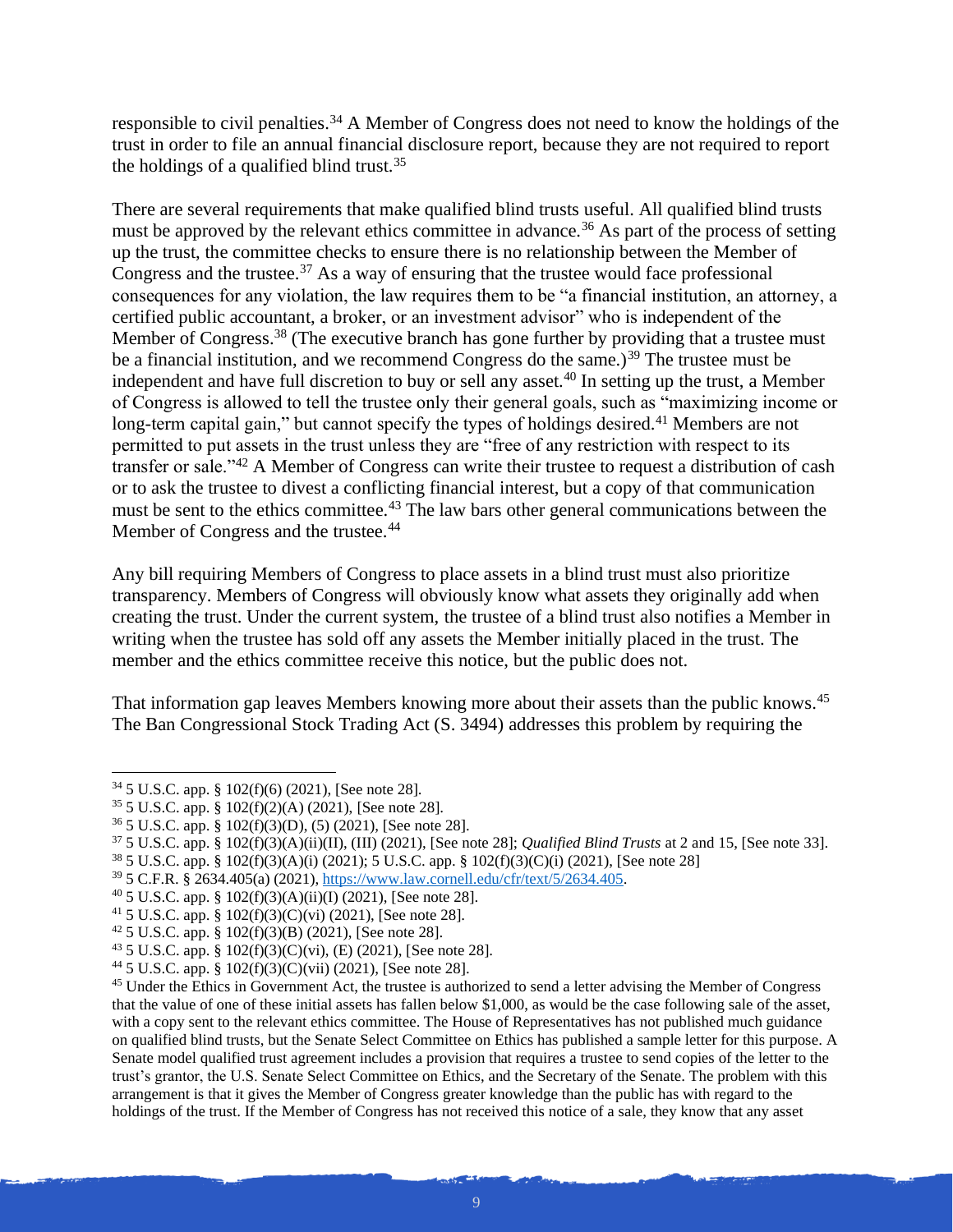relevant ethics committee to post these notices of sale on the committee's website for public viewing.<sup>46</sup> As a result, the bill would put the public on an equal footing with the Member with respect to the Member's holdings. This public awareness of any conflicts of interest would also create at least some pressure on a Member to direct the trustee to divest all assets initially placed in the trust or, better yet, refrain from putting anything other than cash in a blind trust.<sup>47</sup>

Most of the stock trading bills in Congress would require investments to be placed in qualified blind trusts, but a pair of companion bills in the House and Senate would exempt investments Members held when they entered Congress.<sup>48</sup> This exemption serves no public interest, and it undermines the value of these bills. This problem isn't hard to understand: It's why Congress chose not to include any exemption for previously acquired assets in the conflict of interest law applicable to executive branch employees.<sup>49</sup> Including this exemption in the final version of any bill would reveal a desire to continue holding Members of Congress to a lower standard than executive branch employees. For that reason, POGO would oppose any bill that includes an existing-holding loophole.

### **Pitfall to avoid: Do not delay.**

Speaker Pelosi has said that any ban must apply to the other branches of government: "It has to be government-wide."<sup>50</sup> POGO agrees in principle that all branches of government need stronger ethics restrictions, but expanding the pending bills to cover other branches right now is a bad idea.

There is considerable momentum behind the drive to ban Members of Congress and their immediate families from trading stocks, and Congress should not risk losing that momentum by delaying the passage of a congressional stock trading ban while drafting and building support for a broader ban. Though we don't want to invoke the cliché about walking and chewing gum at the same time, recent years have shown that when Congress tries to do everything at once, it often fails to do anything at all. For this reason, POGO strongly encourages Congress to pass the bills that already have momentum, then turn to a set of stricter prohibitions applicable to all three branches. POGO will be submitting a recommendation to support that effort, but we want to avoid any risk of losing this opportunity for the congressional ethics program to take a meaningful step forward.

There is precedent for such an approach. By exempting itself from the conflict of interest law decades ago, Congress has shown that parity among branches has not been a concern for

initially placed in the trust remains in the trust. See 5 U.S.C. app. § 102(f)(4)(A) (2021), [See note 28]; *Qualified Blind Trusts* at 6 and 18, [See note 33].

<sup>46</sup> See § 202(f), Ban Congressional Stock Trading Act, S. 3494, [See note 1].

<sup>&</sup>lt;sup>47</sup> Existing law would allow a Member of Congress to issue such a direction, provided that a copy of the communication is provided to the relevant ethics committee. 5 U.S.C. app.  $\S102(f)(3)(C)(vi)(III)$ , (E) (2021), [See note 28].

<sup>48</sup> See § 4 of the Ban Conflicted Trading Act, H.R. 1579 and S. 564, [See note 1].

<sup>49</sup> 18 U.S.C. § 208(a) (2021), [https://www.law.cornell.edu/uscode/text/18/208.](https://www.law.cornell.edu/uscode/text/18/208)

<sup>50</sup> Janet H. Cho, "Pelosi Supports Stock Ban for Congress and Judiciary," *Barron's*, February 9, 2022, [https://www.barrons.com/articles/nancy-pelosi-stock-ban-congress-judiciary-51644433862?tesla=y.](https://www.barrons.com/articles/nancy-pelosi-stock-ban-congress-judiciary-51644433862?tesla=y)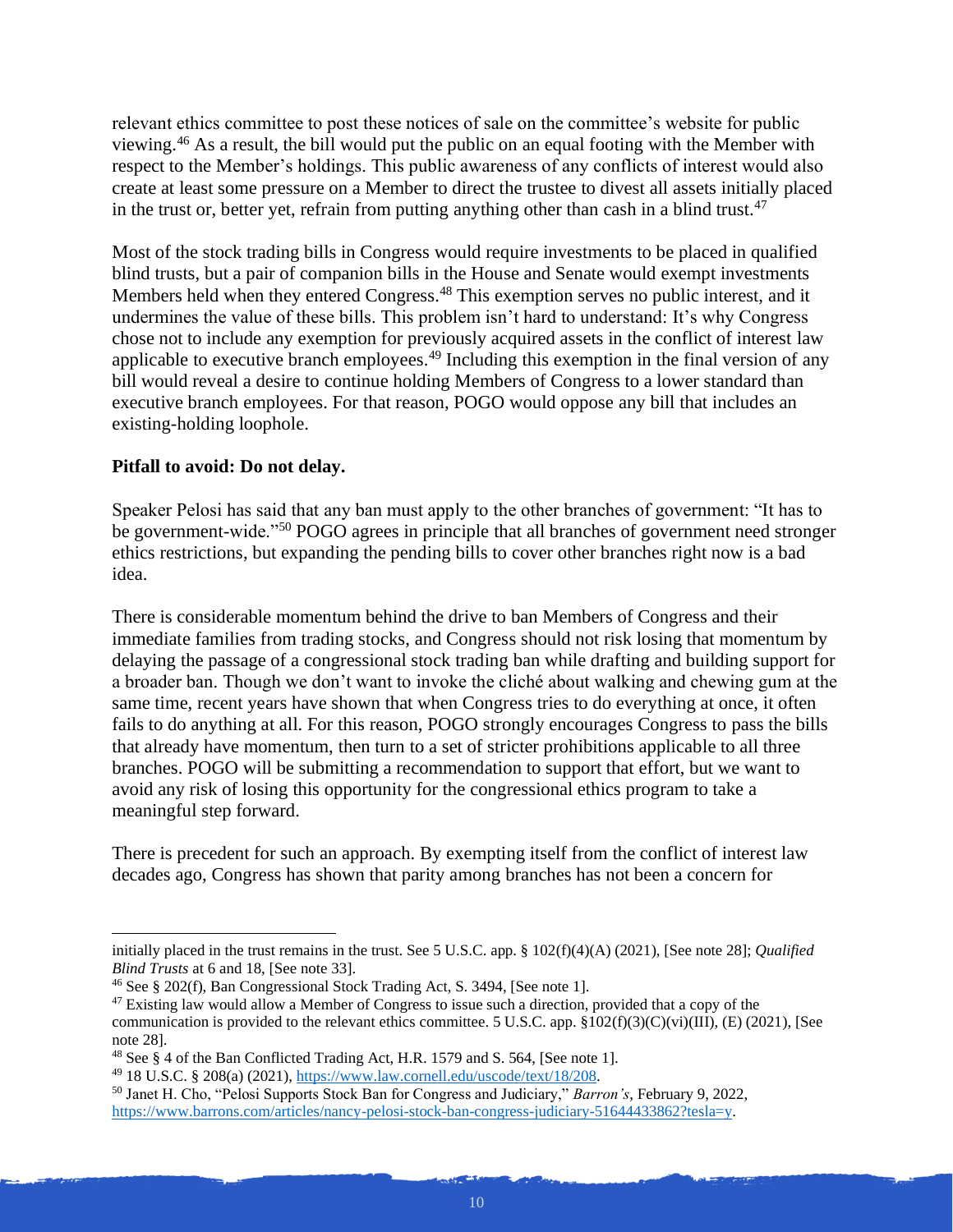Members before now. Therefore, the public would likely question the motivation behind any effort to delay passage of a congressional stock trading ban.

Congress can and should pass a congressional stock trading ban this session, hammering out the final language in the process, and then fast-track a separate bill to impose the same requirements on the judicial branch.

#### **Pitfall to avoid: Do not accept a weak enforcement mechanism.**

No matter how broad a ban Congress imposes on its Members, the ban will be ineffective if it has a weak enforcement mechanism. One of the pending bills, the Banning Insider Trading in Congress Act, should be avoided because its enforcement mechanism is virtually guaranteed to fail. $51$ 

The bill would allow a Member of Congress to demand a vote by the full chamber before the chamber's ethics committee could impose a penalty for any violation. This would not only slow the process, it would also likely cause any enforcement effort to break down into partisan fighting. In the Senate, it would only take 40 Members to preclude a vote or even debate on the penalty. In the House, 218 Members would have to be persuaded to back the imposition of any penalty. Passing a bill with such a weak enforcement mechanism would do little to assuage the public outcry that has led Congress to consider a ban in the first place.

In the extremely unlikely event that the full chamber were to approve a penalty under this cumbersome procedure, the bill arms Congress with little in the way of penalties. The bill theoretically would require disgorgement of "profit" from trades.<sup>52</sup> But, since a purchase does not generate a profit, the penalty only applies to sales. A Member of Congress could continue illegally purchasing assets while in office and avoid penalty by merely waiting until they leave Congress to sell any illegally purchased asset. The bill does authorize a fine, but it fails to specify its amount. In any case, given the potential for profit from such trades, it remains unclear whether an ethics committee could or would impose a fine large enough to deter misconduct.<sup>53</sup>

### **POGO's Recommendation: Substance of ethics restrictions**

POGO would like to see a much more restrictive ban applied to elected officials and top employees of all three branches of government.<sup>54</sup> However, as I've already stressed, we support moving quickly to enact the proposed congressional stock trading ban before taking up broader reform. Specifically, we urge Congress to combine provisions of the TRUST in Congress Act (H.R. 336), the Ban Congressional Stock Trading Act (S. 3494), and the Bipartisan Ban on Congressional Stock Ownership Act of 2022 (introduced in the House as H.R. 6678 and in the Senate as S. 3631). The ban on ownership in H.R. 6678/S. 3631 could apply to the subset of interests currently covered under that bill, and the broader definition of "covered investments" in

<sup>51</sup> Banning Insider Trading in Congress Act, S. 3504 and H.R. 6490, [See note 1].

<sup>52</sup> See § 2 of the Banning Insider Trading in Congress Act, S. 3504 and H.R. 6490, [See note 1].

<sup>53</sup> See § 2 of the Banning Insider Trading in Congress Act, S. 3504 and H.R. 6490, [See note 1].

<sup>54</sup> We are submitting for inclusion in the record a separate document that details POGO's recommendations for when Congress begins the next round of conflict of interest reforms.